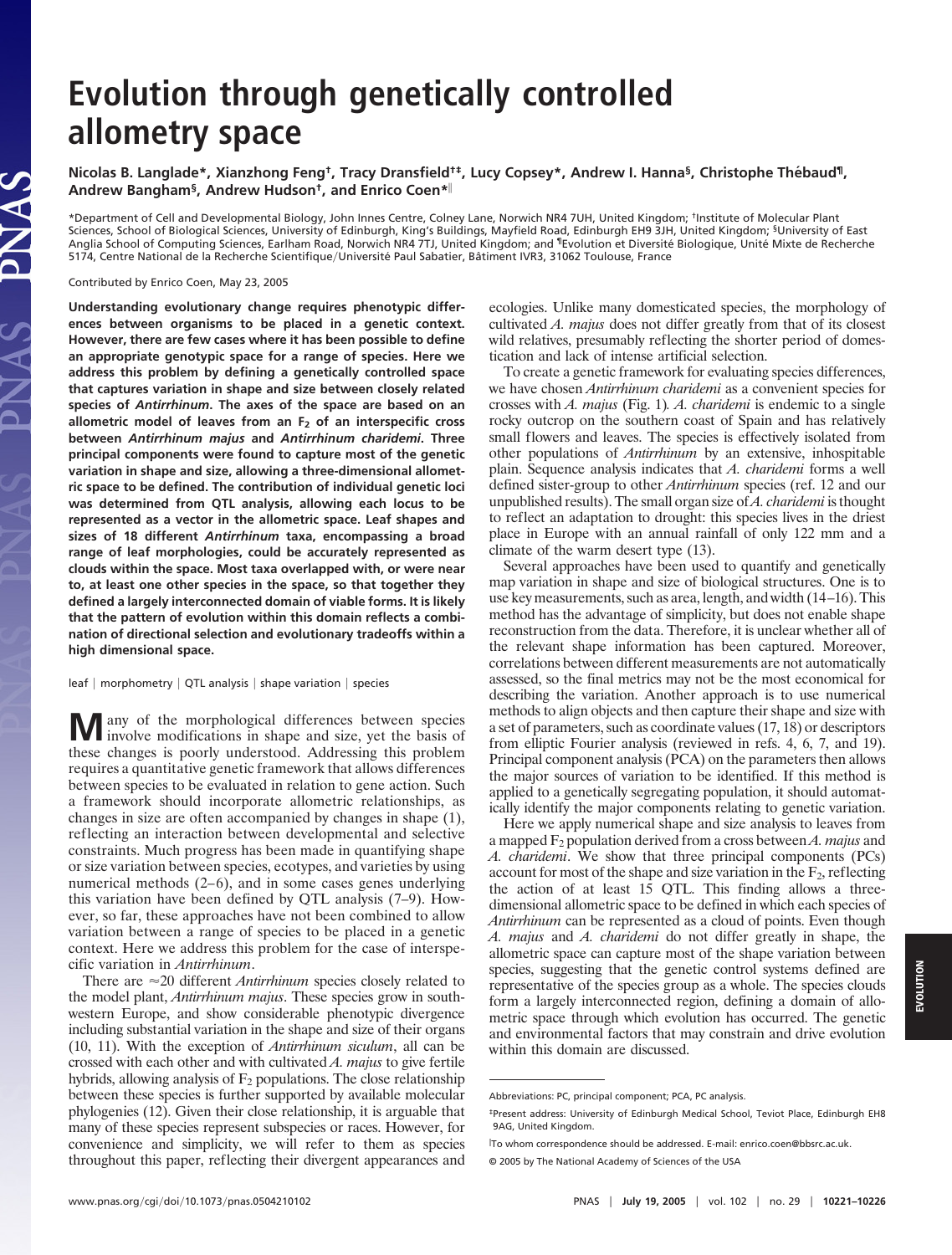

**Fig. 1.** Comparison between *A. charidemi* (*Left*) and *A. majus* (*Right*). (*A*) Individual flowers in side view. (*B*) Leaves from node 4. (*C*) Whole plants. (Scale bars, 1 cm in *A* and *B* and 10 cm in *C*.)

#### **Methods**

**Plant Material.** An F<sub>2</sub> population of 204 plants originating from a  $\text{single F}_1$  hybrid of *A. majus* (JIC stock 7)  $\times$  *A. charidemi* plant were grown together in controlled glasshouse conditions. All species accessions came from seeds harvested in the wild (for each species, a single wild capsule was sown), so it is possible that some variation between species reflects maternal effects. Accession locations, references, and numbers of sampled plants are summarized in Table 2, which is published as supporting information on the PNAS web site.

**Data Capture and Measurements.** Fully expanded node 4 leaves were sampled  $\approx$ 4 months after sowing, when plants had fully flowered (cotyledons are at node 1). Leaves were removed from the plants, glued onto paper, and either scanned or photographed with a scale bar.

**Allometry Model.** All images were scaled to the same resolution (6 pixels per mm) and rotated to make every leaf horizontal. A leaf point model was created in MATLAB, with a function *pmcreate* in the Visicast package (available on request, see *Supporting Text*, which is published as supporting information on the PNAS web site). Nineteen points were placed around and within the leaf silhouette (Fig. 2). Point coordinates were saved as a separate array file for each leaf. A point distribution model was then built from the coordinates by PCA using the *buildpdm* function from Visicast without distinction between primary and secondary points.

**Genetic Map of the F2 Population Between A. majus and A. charidemi.** A genetic map was constructed by genotyping all members of the F2 population for 237 dominant and 54 codominant markers



**Fig. 2.** Points used to capture leaf shape. Primary points (black circles) are placed at key landmarks and secondary points (white circles) are automatically spaced at equal intervals between primary points.

(unpublished data). Redundant information from markers mapping at the same position in coupling was eliminated and dominant markers in repulsion converted to synthetic codominant loci. The resulting map resolved the eight *Antirrhinum* chromosomes and consisted of 96 codominant and 78 dominant loci, with an average interval of 4.0 cM.

QTL affecting PC values were identified by step-wise regression in QTL Express (20), allowing for both additive and dominance effects of QTL alleles. The significance of the QTL was assessed by the Churchill and Doerge method (21) implemented in QTL Express. At each stage, the most significant QTL was fixed as a cofactor and the genome rescanned until no further QTL could be detected with at least 95% confidence. The position, effect, and likelihood of each QTL were then recalculated with all other QTL affecting the same PC fixed as cofactors. To represent each QTL as a vector, its effect on all three PC values was estimated. To reduce the effects of linked QTL on these estimates, they were calculated by regression in QTL Express under conditions in which all other QTL affecting the PC were fixed as cofactors. Each QTL effect on PC values represents the mean effect of substituting both *A. charidemi* alleles at the most likely position for the QTL with alleles from *A. majus*.

#### **Results**

The outlines of leaves from an  $F_2$  population of *A. majus*  $\times A$ . *charidemi* were captured from digital images. For each image, the coordinates of 19 points along the leaf margin and mid-vein were recorded (Fig. 2). These included six primary points, which were manually placed at recognizable landmarks: one at the base of the petiole, two at the base of the lamina, two at the points of the maximum leaf width, and one at the tip of the leaf. The other 13 points, termed secondary points, were placed in between the landmarks and automatically spaced at equal intervals (Fig. 2).

Joining the 19 points with straight lines captured the main features of the leaf outline. Thus, 38 coordinate values (two per point) provided a numerical summary of the shape and size of the leaf. Data for each leaf were manually rotated such that the mid-vein was horizontal and automatically centered by using the centroid of the coordinate values. This procedure was applied to each of two leaves from node 4 of 173  $F_2$  plants, giving a data set of  $38 \times 173 \times 2 = 13,148$  coordinate values.

The coordinate values showed much greater variation between than within genotypes. For example, the variance in coordinate values taken at the widest point of the leaf was  $\approx$ 32 times greater between plants than between leaf pairs of the same plants, suggesting that up to 95% of the variation had a genetic basis. The values showed near normal distributions on either absolute or logarithmic scales, compatible with both additive and multiplicative gene effects (data not shown).

The coordinates define a 38 dimensional space in which each axis represents variation in one of the coordinate values. Each leaf shape can be represented as a single point in this space, and therefore all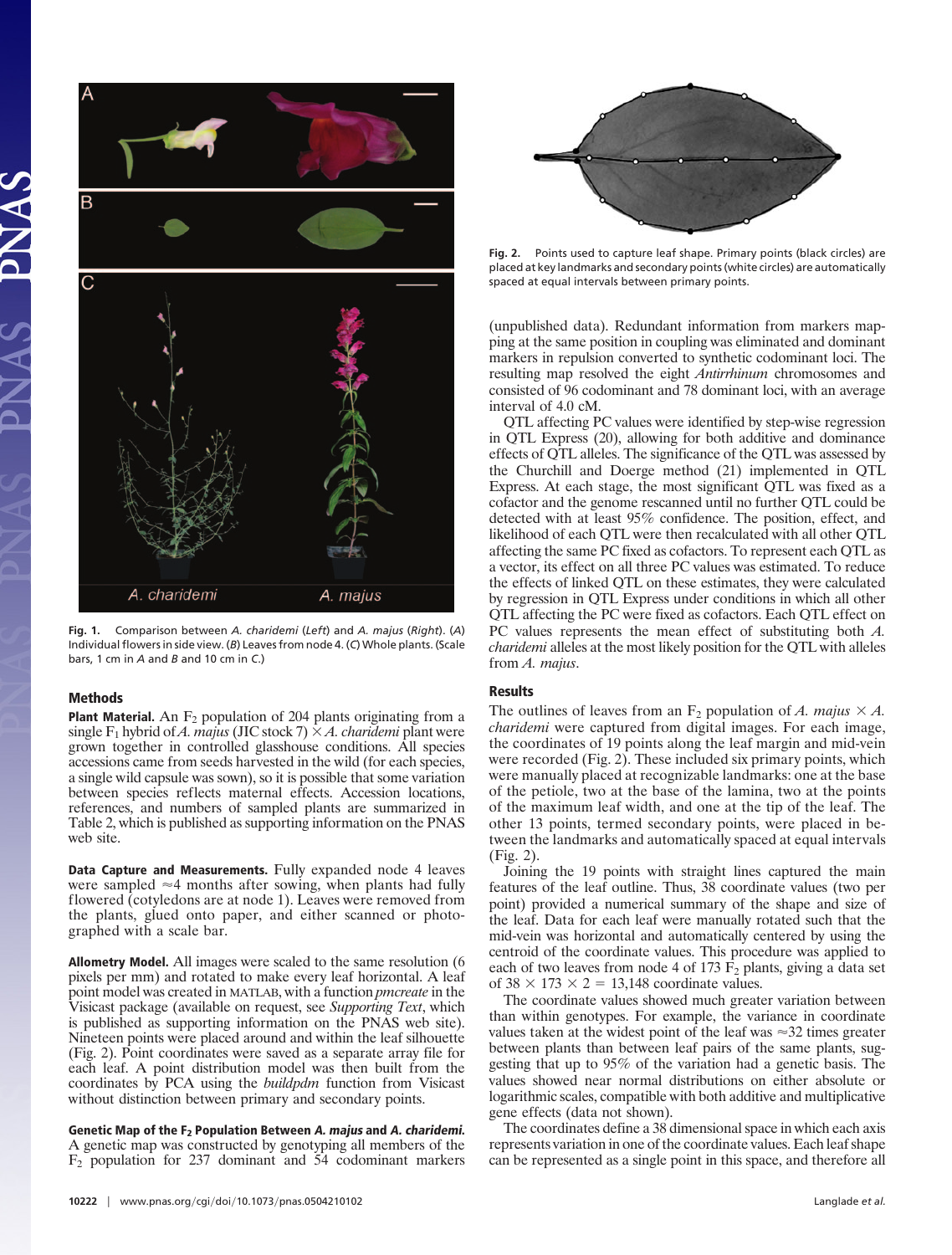

**Fig. 3.** Leaf shapes and sizes described by variation along the first three PCs of the leaf allometry model. For each PC, the mean outlines together with outlines corresponding to PC values deviating by  $-2$  standard deviations ( $-2$ SD) or  $+2$  standard deviations ( $+2$ SD) from the mean are shown in gray. Leaf outlines corresponding to  $-2$ ,  $-1$ , 0,  $+1$ ,  $+2$  standard deviations from the mean are also shown overlaid with or without normalization to the same area. For each PC, the percentage variance explained and the effect on leaf area of varying the PC value by 2 standard deviations is shown on the right.

of the leaf shapes in the  $F_2$  together define a cloud of points. The means of each of the 38 coordinate values defines the center of the cloud, corresponding to the mean leaf shape. To facilitate further analysis, the 38 mean values were subtracted from the data so that the mean leaf shape was centered at the origin. Therefore, the position of each leaf shape corresponded to its deviation from the mean.

Because the points along the leaf outlines are correlated, most of the  $F_2$  variation can be captured with far fewer than 38 axes. This smaller set of axes was defined through PCA, which uses linear correlations between data to define orthogonal axes that capture maximal trait variance. PCA revealed that 92% of the variation could be captured with three orthogonal axes, termed PCs. PCs were numbered according to the amount of variation they captured,

so that PC1 accounted for 68%, PC2 accounted for 17%, and PC3 accounted for 8% of the variation. These PCs constitute an allometric leaf model, which efficiently captures the variation in leaf shape and size. Using this model, each leaf shape could be described with three PC values, corresponding to the deviation from the mean along each PC. The three PCs therefore defined axes of a threedimensional space, in which each leaf could be represented as a point. We refer to this space as allometric leaf space.

Variation in values along each PC was significantly greater between than within genotypes, indicating that this variation was under genetic control (up to 97% of the variance was explained by genotype). The contribution of each PC to leaf shape and size is illustrated in Fig. 3. Variation in PC1 values had a major effect on area and a slight effect on shape. Variation in PC2 values had an allometric effect, influencing both shape and area. As the value of PC2 was changed from low to high, leaf shape changed from lanceolate to deltoid and leaves became larger. Varying PC3 values also had an allometric effect, although proportionate effect on size was less than for PC2 values. Because growth occurs exponentially during much of development, the PCs were also calculated after first transforming the data to a logarithmic scale. This gave qualitatively similar results (data not shown).

To map the genes controlling leaf shape, the PC values for each leaf were used as traits for QTL mapping. The positions of the loci underlying variation along each PC are shown in Table 1 and Fig. 7, which is published as supporting information on the PNAS web site. This analysis showed that four loci could account for 43% of variation along PC1, four loci for 54% of the variation along PC2, and three loci for 23% of the variation along PC3. Three minor effect loci were found to account for a further 12% of the variance along PC1 and one minor effect locus for a further 2.8% of the

## **Table 1. Mapping variation in PC values by QTL analysis**

| QTL   | Position* | <b>LOD</b> | Dominance effect <sup>+</sup> | Variance<br>explained, % <sup>#</sup> |                 |                 | Additive effect, $\times 2^5$ |                 |                 |                        |
|-------|-----------|------------|-------------------------------|---------------------------------------|-----------------|-----------------|-------------------------------|-----------------|-----------------|------------------------|
|       |           |            |                               | PC <sub>1</sub>                       | PC <sub>2</sub> | PC <sub>3</sub> | PC <sub>1</sub>               | PC <sub>2</sub> | PC <sub>3</sub> | Angle <sup>¶</sup> , ° |
| LF1.1 | 7:25      | 16.0       | 0.02                          | 19.9                                  | 0.01            | 0.05            | $-1.40$                       | 0.18            | 0.35            | 16                     |
| LF1.2 | 4:55      | 10.0       | $-0.31$                       | 12.2                                  | 0.99            | 1.31            | $-0.90$                       | $-0.46$         | $-0.32$         | 32                     |
| LF1.3 | 3:55      | 8.3        | $-0.39$                       | 8.57                                  | 0.23            | 1.05            | $-1.02$                       | 0.20            | $-0.28$         | 19                     |
| LF1.4 | 1:24      | 5.2        | $-0.12$                       | 4.98                                  | 0.34            | 0.79            | $-0.65$                       | 0.20            | 0.01            | 17                     |
| LF1.5 | 8:72      | 4.6        | $-0.24$                       | 4.21                                  | 0.23            | 1.83            | $-0.58$                       | 0.09            | 0.40            | 35                     |
| LF1.6 | 8:32      | 4.3        | $-0.37$                       | 4.50                                  | 0.23            | 0.79            | $-0.40$                       | 0.15            | 0.04            | 21                     |
| LF1.7 | 1:82      | 3.8        | 0.10                          | 3.43                                  | 0.69            | 1.83            | $-0.58$                       | 0.29            | $-0.47$         | 43                     |
| LF2.1 | 2:45      | 16.1       | 0.18                          | 0.21                                  | 18.7            | 0.26            | 0.17                          | 1.22            | 0.27            | 15                     |
| LF2.2 | 4:39      | 12.5       | 0.25                          | 0.64                                  | 17.0            | 0.79            | $-0.41$                       | $-1.13$         | $-0.41$         | 27                     |
| LF2.3 | 8:34      | 9.4        | 0.26                          | 0.45                                  | 10.6            | 0.52            | $-0.03$                       | 1.00            | 0.15            | 9                      |
| LF2.4 | 6:5       | 6.9        | 0.25                          | 0.21                                  | 9.94            | 0.52            | $-0.01$                       | $-0.95$         | $-0.32$         | 19                     |
| LF2.5 | 6:44      | 3.0        | 0.01                          | 0.43                                  | 3.09            | 0.52            | 0.17                          | 0.70            | $-0.01$         | 13                     |
| LF3.1 | 7:47      | 6.0        | $-0.45$                       | 0.35                                  | 0.91            | 8.90            | $-0.10$                       | 0.33            | 1.23            | 16                     |
| LF3.2 | 6:31      | 4.0        | $-0.45$                       | 0.05                                  | 0.46            | 6.81            | $-0.01$                       | 0.01            | $-1.20$         | 1                      |
| LF3.3 | 4:17      | 2.7        | 0.23                          | 0.19                                  | 0.11            | 4.19            | $-0.14$                       | $-0.23$         | $-0.65$         | 23                     |
| Total |           |            |                               | 60.3                                  | 63.5            | 30.1            | $-5.90$                       | 1.58            | $-1.21$         |                        |

LOD, log of the likelihood ratio.

\*The first digit indicates the chromosome, and the number after the colon represents the most likely position of the QTL in cM (e.g. 7:25 is 25 cM from the top of chromosome 7).

<sup>†</sup>Dominance effect is the difference in the direction of the *A. majus* allele between the means of the homozygotes in the F<sub>2</sub> population and plants heterozygous at the QTL estimated from regression-based interval mapping (see *Methods*). It refers only to the main PC affected by each locus and is expressed in units of standard deviation. Loci with a dominance/additive effect ratio >1 were classed as overdominant (LF1.6), between 0.67 and 1 as dominant (LF1.2, LF1.3, LF1.5, LF3.2), between 0.67 and -0.67 as additive (LF1.1, LF1.4, LF1.7, LF2.1 to LF2.5), and below  $-0.67$  as recessive (LF3.1 and LF3.3).

‡The percentage variance in each PC explained by a locus was calculated by regression in which all other loci relevant to the PC were fixed as cofactors (see *Methods*).

§The additive effect of each locus represents half the effect on the value of each PC (in units of standard deviation) of replacing both alleles from *A. majus* with alleles from *A. charidemi.* Twice the additive effect therefore estimates the average difference between the two homozygotes. The values for the effects of each locus on the three PCs define a vector in three-dimensional allometry space. ¶Angle between the vector and the mainly affected PC axis.

**EVOLUTION**

EVOLUTION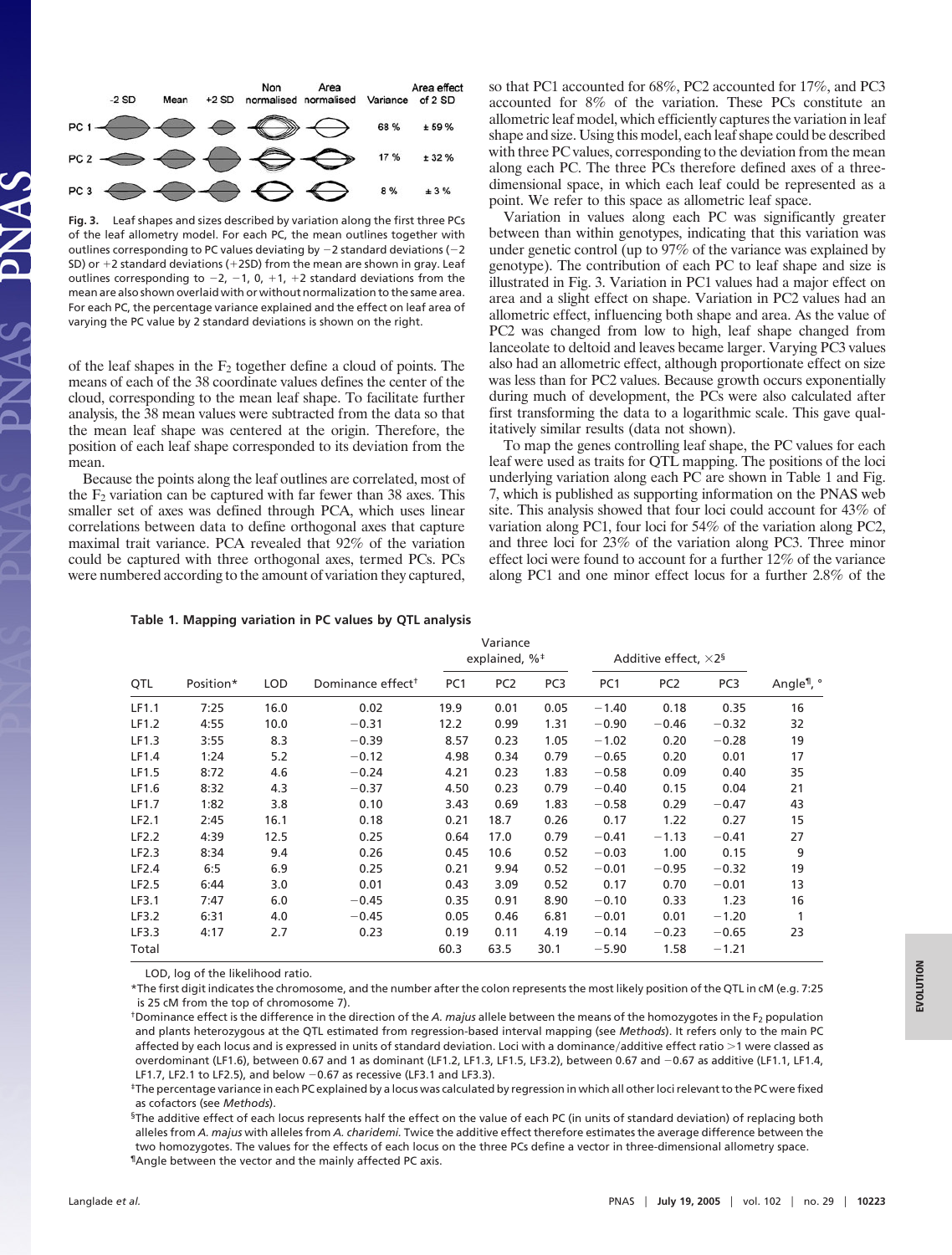

**Fig. 4.** *A. majus* and *A. charidemi*species clouds displayed in allometric space with all QTL vectors laid end to end, starting from the center of *A. majus.* Arrowheads point in the direction of the *A. charidemi* allele effect for each QTL. Vectors are colored according to the PC values they mainly affect. Note that the order of the vectors is arbitrary. Overall, 88% of the distance between the species is traversed by the sequence of vectors. The separation between the means of *A. charidemi* and *A. majus* are (6.11, -0.82, 0.83) measured in standard deviations for PC1, PC2, and PC3 respectively.

variance along PC2. Loci were named according to the PC values they mainly affected (e.g.,*LF1* refers to a locus affecting mainly PC1 values) and according to the magnitude of the effect (e.g., *LF2.1* is the locus explaining the most variance along PC2). *A. majus* alleles at the loci were over-dominant (one case), dominant (four cases), acted additively (eight cases), or were recessive (two cases). For PC1, all QTL alleles acted in the same direction as the parental difference (positive direction), whereas for PC2 and PC3, alleles acted in both positive and negative directions. Epistatic interactions were detected between loci, but there were no consistent trends so that overall the effects of these interactions tended to cancel each other out.

Although loci were classified according to the PC values they mainly affected, each locus typically had minor effects on the other PC values (Table 1). Each QTL could therefore be represented as a vector, with components corresponding to the effects along each PC axis. If each locus affected variation along only one PC, then its vector would be perfectly aligned with that PC axis. The observed angle between the vectors and the major PC axis they affected was, on average, 20°. There are several reasons that each locus need not act parallel to its corresponding PC axis. One is that the PCs are based on the collective effect of several genes, so each individual gene may affect values along other PCs slightly. Second, if two loci affecting values of different PCs are linked, then it may not be possible to separate fully their effects on the same PC in QTL analysis, depending on the number of recombination events and markers between them.

Each species in the allometric space could be represented by a cloud of points based on leaves from several individuals. The clouds could be summarized with ellipsoids that encapsulated most of the points. Because the individuals used were derived from a single location for each species, the size of each ellipsoid is likely to be an underestimate of the variation throughout the geographical range of each species. If the QTL analysis captured all genetic variation between *A. majus* and *A. charidemi* and all loci acted additively, laying the QTL vectors end to end, should traverse the gap from one species to the other. The path of vectors traversed 88% of the gap between *A. majus* and *A. charidemi* (Fig. 4, the order of vectors is arbitrary).

Leaf outlines from several individuals of 16 additional species were also recorded. The three-dimensional allometric model based on the *A. majus* and *A. charidemi*  $F_2$  was able to capture most of the shape and size variation between species very effectively (Fig. 5*A*).



**Fig. 5.** Size and shape of leaves from 18 *Antirrhinum* species captured by the allometric model. (*A*) Average leaf outlines recorded for each *Antirrhinum* species (white) compared to the outline expressed with the three PCs of the allometric model (colored). (*B*) Representation of each species as a cloud in allometric space based on the F<sub>2</sub> between *A. majus* and *A. charidemi.* Each ellipsoid is based on leaf outlines from 2–14 individuals from each species. The unfilled region to the right corresponds to leaves with negative area and therefore does not represent a realistic part of the space.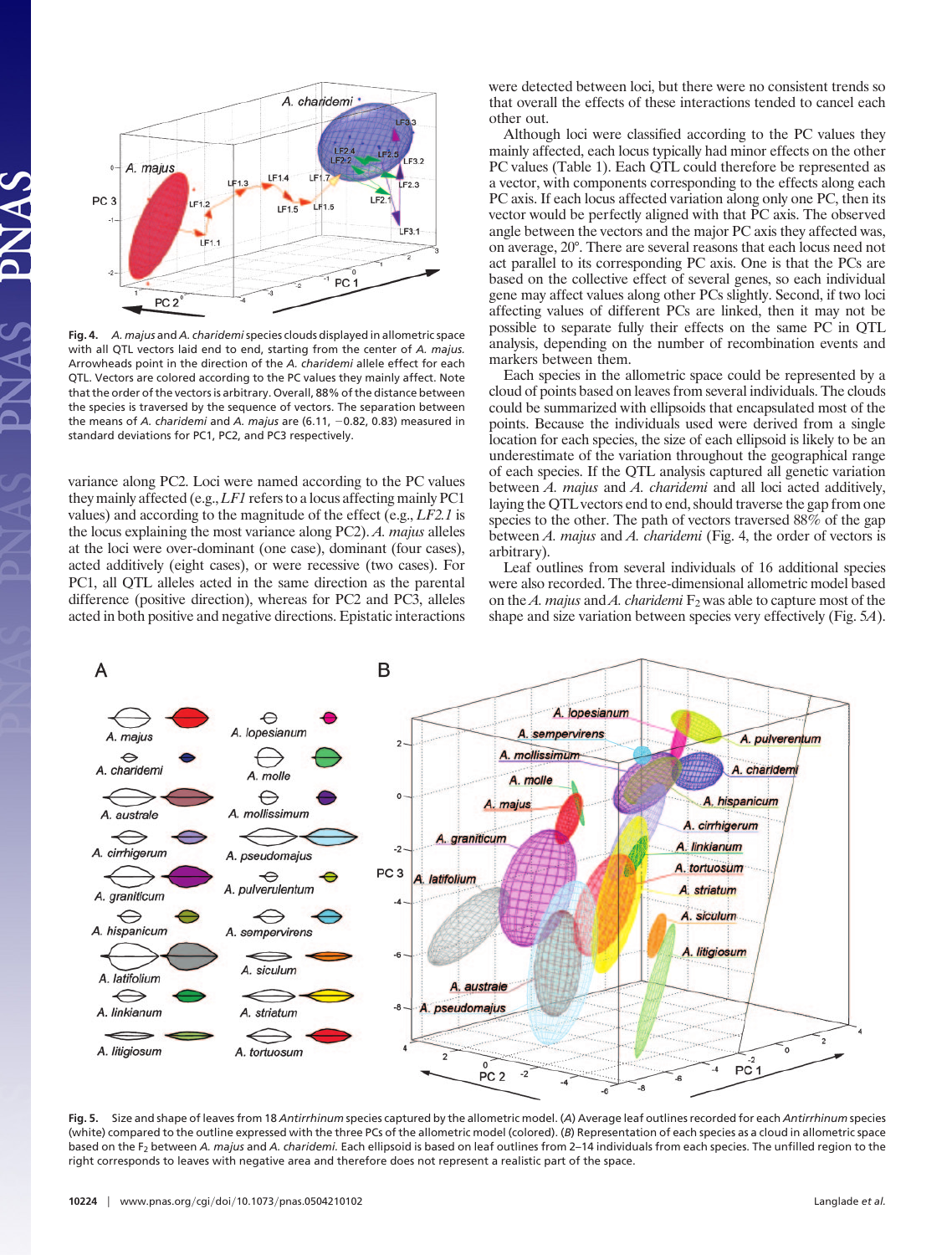

**Fig. 6.** Assessment of leaf size within genetically controlled allometric space. (*A*) Isosurface corresponding to leaves with an area of 600 mm2, showing intersection with several species. (*B*) Slice of allometric space for PC3 =  $-0.6$ . The slice intersects several species and a range of area isosurfaces to give a series of contours of constant leaf area (gray lines from 0 to 4,000 mm<sup>2</sup> in intervals of 200 mm<sup>2</sup>). Red line, 600 mm<sup>2</sup> corresponding to a section through the isosurface shown in *A*. Triangles indicate the steepest gradients in area and point toward smaller leaf size. Gray region indicates leaves with negative area that do not represent realistic part of the space.

This allowed the species to be accurately represented as clouds within the three-dimensional allometric space (Fig. 5*B*). Most species clouds overlapped with or were near to at least one other species.

Leaves of some species had PC values that extended beyond the range observed in the F2 between *A. majus* and *A. charidemi*. This may partly reflect the limited size of the  $F_2$ , so that some homozygous combinations of alleles would not have been created, leading to an underestimate of the range of phenotypic variation. However, it is also likely that additional genes, or stronger alleles than those represented in the  $F_2$ , are involved in distinguishing many of the species. The direction of action of these additional factors is nevertheless likely to conform to the pattern observed in the  $F_2$ , because all leaf shapes of the sampled species can be accurately captured within the allometric space.

The allometric space allows genetic variation to be viewed in relation to characters that may be considered important for evaluating fitness. For example, leaf area is considered to be a major factor in controlling rates of water loss (22, 23). Using the allometric model, it is possible to compute the leaf area for each position in the allometric space. Leaves with the same area correspond to a subset of points in the space, which forms a surface (an area isosurface). Fig. 6*A* shows the isosurface, which includes all leaves with an area of 600 mm<sup>2</sup>. This surface is slightly tilted from the vertical for the orientation of axes shown in Fig. 6*B* and intersects several species (i.e., *Antirrhinum cirrhigerum*, *Antirrhinum hispanicum*, *Antirrhinum siculum*, *Antirrhinum litigiosum*, *Antirrhinum* *linkianum*, and *Antirrhinum mollissimum*). As all these species have leaves with a similar area, the different positions of the intersections in the isosurface reflect variation in leaf shape. For example, species in the top right corner of the isosurface (*A. cirrhigerum, A. linkianum, A. hispanicum*, and *A. mollissimum*) have a rounder shape, whereas those at the bottom left (*A. siculum* and *A. litigiosum*) have a more elongated shape (Fig. 6*A*).

The pattern of variation in leaf area can be viewed by taking slices through the allometric space that cut through the area isosurfaces. An example is shown in Fig. 6*B*, which shows a slice corresponding to a PC3 value of  $-0.6$  (the slice is parallel to the top surface for the orientation of axes shown in Fig. 6*B*). The slice cuts through several leaf area isosurfaces (the intersections form area contours) and several species clouds (i.e., those which include leaves with  $PC3 = -0.6$ ). The steepest gradient in area change is at right angles to the area contours (arrow in Fig. 6*B*).

### **Discussion**

We have defined a genetically controlled allometric space that captures most of the variation in leaf shape and size between two species, *A. majus* and *A. charidemi.* A leaf corresponds to a point in this allometric space, whereas the additive effect of a gene (QTL) corresponds to a vector. The direction of this vector should reflect the developmental mechanism underlying the effect of the gene. The allometric space can also be used to display leaves of an individual species as a cloud of points. By mapping a range of closely related species into the space, it is possible to define a broad domain that reflects the paths of evolution in this species group. Therefore, the space provides a quantitative framework for relating genetic variation to evolutionary changes in shape and size.

Most of the leaf shape and size variation in the  $F_2$  from  $A$ . *majus* and *A. charidemi* can be represented with three dimensions. These dimensions correspond to three PCs, each of which is under strong genetic control. Variation in PC1 values mainly affects size while varying values for PC2 or PC3 affects both shape and size. Altogether, 15 loci accounted for 43% of the total variance in shape and size in the  $F_2$ . By comparison, other studies on shape variation defined 25 QTL for the mouse mandible (17), 18 QTL for mouse molars (24), and at least eight QTL for *Drosophila* male genitalia (7).

Leaf shapes and sizes for each of the *Antirrhinum* species could be accurately represented within the three-dimensional allometric space. This finding suggests that, since divergence from a common ancestor, *A. majus* and *A. charidemi* have accumulated a series of genetic differences in directions that broadly capture the type of variation within the species group as a whole. These genetic differences can be represented by the zigzag path of the QTL vectors laid end to end (Fig. 4). Even though *A. majus* and *A. charidemi* do not differ greatly in shape, variation in shape is captured in the allometric space because of the QTL vectors with complementary components along PC axes influencing shape (PC2 and PC3). Complementary effects of QTL (leading to transgression in progeny) have similarly been described for several other interspecific crosses  $(25-28)$ .

Most of the species occupy regions of allometric space that overlap with, or are near to, regions occupied by at least one other species. Taken together, the species form a largely interconnected region. This region defines a domain of viable forms within which evolution has occurred to generate diversity within the species group. This raises the questions of what constrains and drives evolutionary change within this domain.

One factor is likely to be selection on leaf area, because different species occupy regions that differ greatly in water limitation (from near-desert to montane climates). Water limitation has been shown to be a significant factor in natural plant populations, with smaller leaves increasing fitness in dry environments (22, 23, 29). Although selection on leaf size has not been directly assessed for *Antirrhinum*, species with small leaves (e.g., *A. charidemi, A. microphyllum*, and